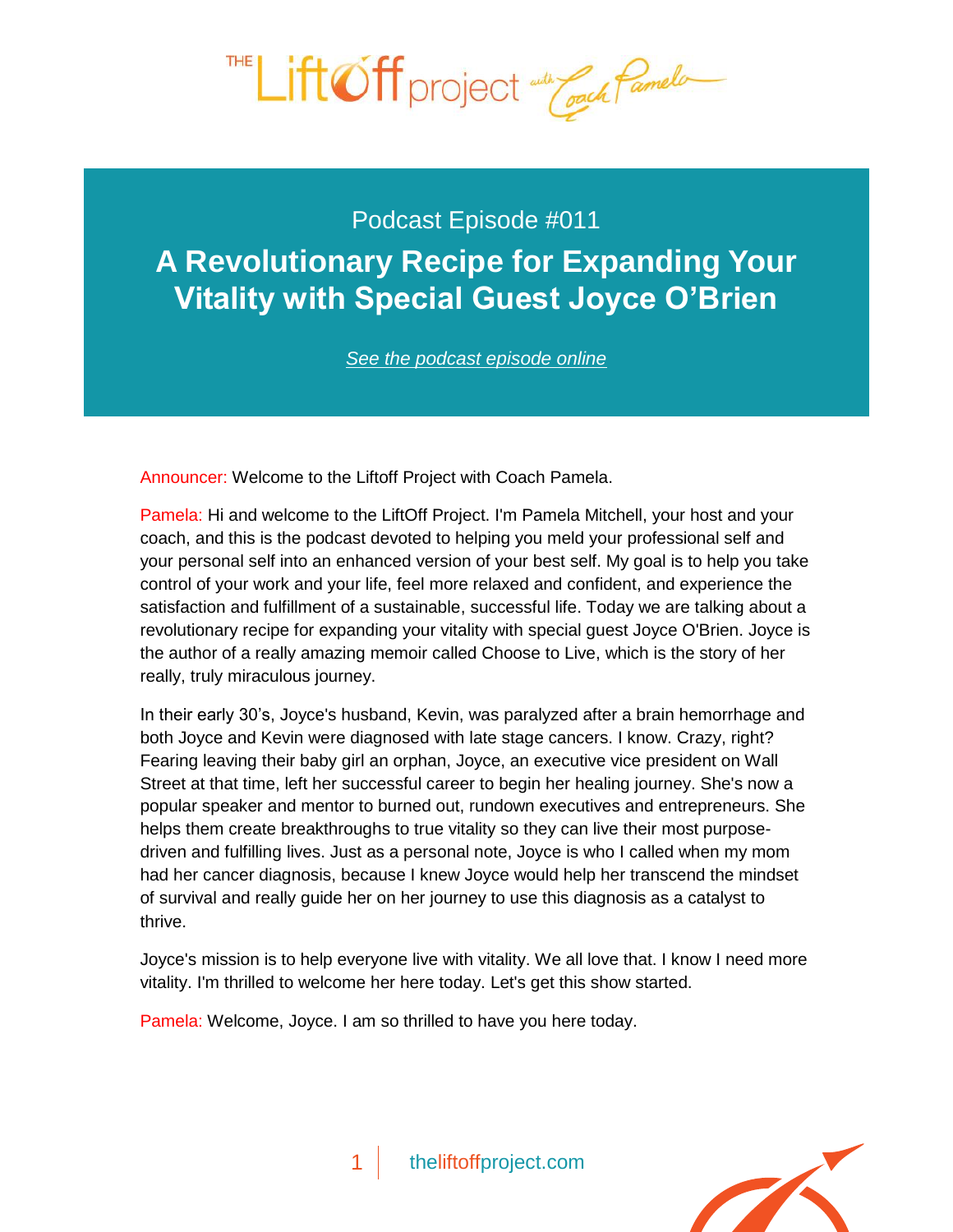

Joyce: Thank you, Pamela, I am too. This is very exciting.

Pamela: Yeah, I'm so excited too. You wrote a very powerful book called *Choose to Live.* I read your book when I saw you on stage about five years ago. It was so incredible. Then, when I was preparing for this interview, I decided to pull it out, just kind of page through it again, and I ended up staying up all night again reading it. It was just as compelling the second time around. I know, crazy. I'm looking at the clock; it's 2am. I'm like, "Oh, my God. She sucked me right back into her story again."

Joyce: I get that a lot!

Pamela: I bet you do!

Joyce: People tell me that a lot!

Pamela: I bet they do because it is an incredible story. I know. I love it.

Joyce: I started giving people a warning sign that said, "Listen, it's an amazing book," and I'm being humble about that because that's what people tell me, "but be careful! Just don't start it when you don't have a little bit of time."

Pamela: That's right. That's right because I kept thinking, "I need to go to bed. I need to go to bed." I know.

Joyce: People say that. "I went through the night," or "I read it on a plane ride."

Pamela: Yeah, you figure the first time? Yeah, but the second time?

Joyce: That's wonderful!

Pamela: All right, so we have to tell everybody that's listening today why this is so incredible. I'm going to give a little bit of a summary, but then I'm going to let you really tell it.

Joyce: Okay.

Pamela: Your story is how you were a hard-driving Wall Street executive who, at age 33, with an eight month-old baby, was diagnosed with stage 2 breast cancer. Then, after going through that, you received another diagnosis at age 35 of stage 4 cancer and you were told that nothing could be done to save your life. Immediately prior to your diagnosis, your husband had a brain hemorrhage at age what? 33? Then in the midst of your cancer treatment he was diagnosed with stage 3 malignant melanoma and given a 20 to 30% chance of survival. Here we are, how many years later? What? Like 15 is it?

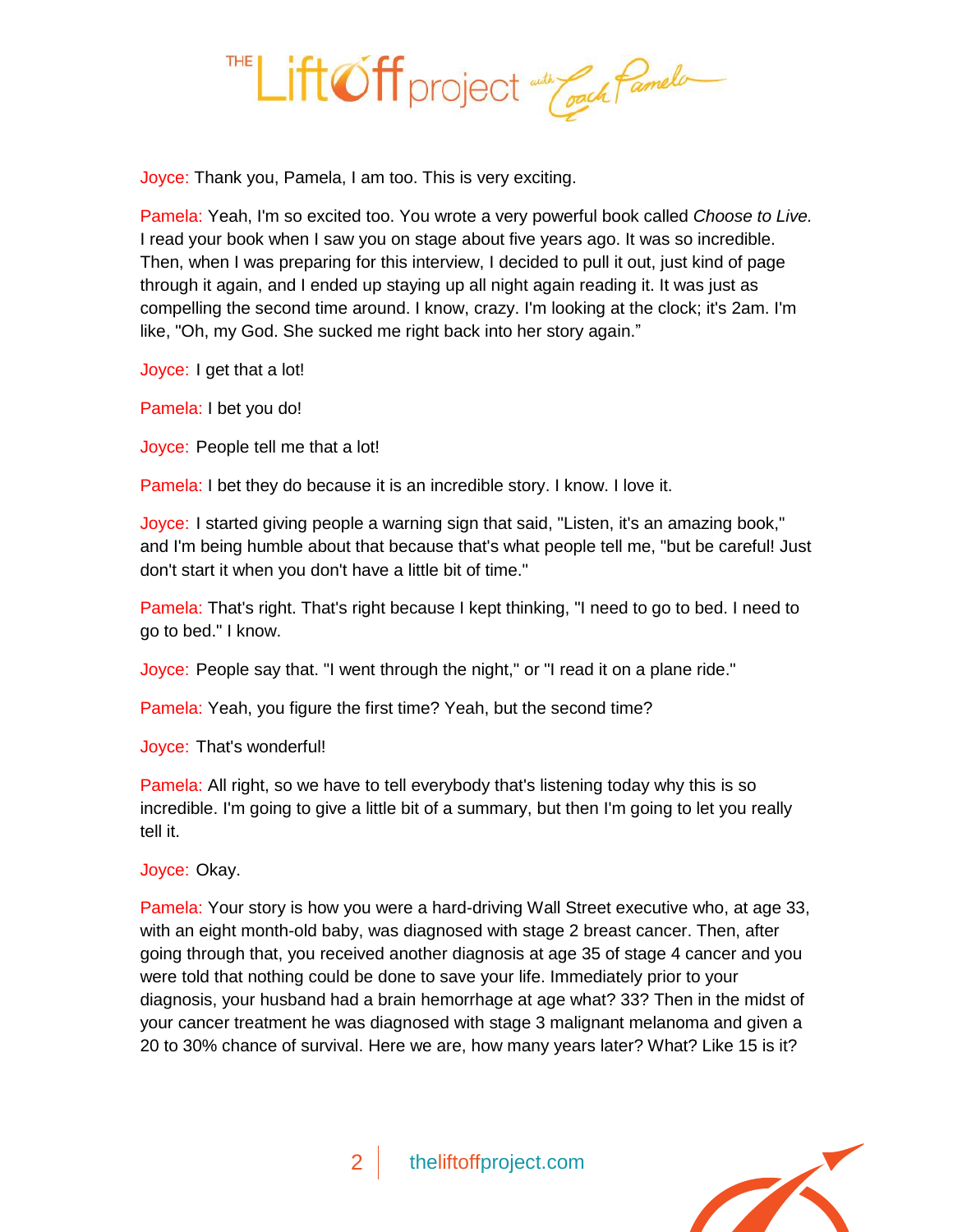

Joyce: Yeah, 15 years later.

Pamela: On this call and you are both cancer free.

Joyce: Yeah, he's walking and our lives are just completely transformed.

Pamela: Yeah, so take us back just for a moment to that time in your life where you were on this path and then you just got hit with a whole bunch of craziness.

Joyce: Yeah, it sure was. Yeah, I was down on Wall Street and I was running a \$2.5 billion hedge-fund business and it just, gosh, it was just like my life was so completely different than it is right now. I was successful. I was working hard - a ridiculous amount of hours, like 120 hours a week. I was living life on the edge, to the fullest, but not necessarily in a healthy way. It was a pretty crazy time. I had just had a baby when I was diagnosed the first time. The doctors had thought that she had spina bifida and wanted us to abort, so in the midst of all this other stuff, that was going on too. My company was being sold, so it just couldn't have been ... Like I say, it would make a good movie.

Pamela: Exactly. As a movie, if you saw all of that you'd think, "No."

Joyce: Yeah, but how did we turn it around, right? It went from this insanity of living this life where I knew I was out of balance. I mean, I was the epitome of a burnt-out, rundown executive who was feeling like something was missing and I knew then that something had to change because when this all happened in a five year period of time, I was only 35 years old. Only 35 when all of this had happened and I'm faced with a diagnosis of stage 4 cancer and told nothing could be done to save me. I realized, "Wow, something's really got to change because I know I'm not meant to die."

I could use a lot of the same tools that I had used as an executive, and we were very entrepreneurial at that point in time even though I was the executive of a firm, we were entrepreneurial in the way that we handled things, so I was this entrepreneur and executive at the same time. I knew that something drastic had to change. I just got down on my knees and said, "God, you have to show me the way."

By using a lot of the same tools that had made me be successful in my career, I was able then to completely transform my life, my health, and my family's health to create something that was getting by. But something was missing, I was feeling lousy, and I didn't just have stage 4 cancer, I had chronic fatigue, and sinus problems, and headaches, and IBS, and depression, and aches and pains. I mean, my stress level was through the roof. All those things, to now, 15 years later, feeling younger than I did then, better, happier, more fulfilled. All of us, our kids are happy and well adjusted. It's just

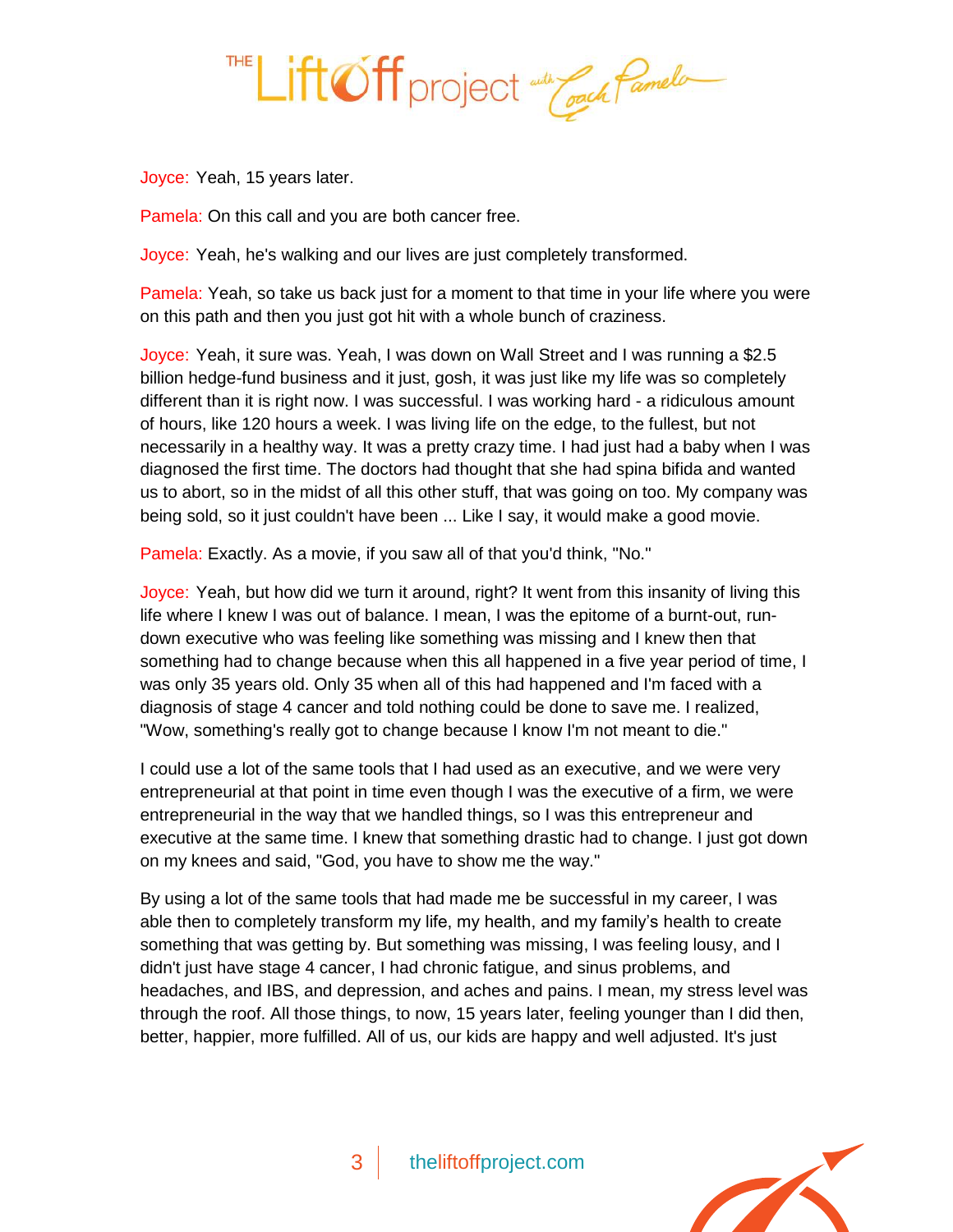

amazing to me that I was missing all of that by being so focused on just my career, or career and a little bit of family time and just so out of balance.

Pamela: Right, well, there is so much in what you just said, but what I want to pull out is the idea of this switch that you made from what I would call survival mode, in a way that we didn't really even understand that we're in survival mode, like we're just sort of powering through, and we're rushing to work, and we're rushing home, and we're just trying to hit all those goals that we have, but it's really just about getting through. That switch from the survival to the idea of, first of all, choosing to live, which is the power of your book title, but also thriving and that that mind shift had to happen for you first. Tell me about why that shift got made and how you did that.

Joyce: You know? It was interesting. On part of this journey I had gone to a clinic. It was a holistic clinic in Switzerland. The doctor there asked me a very, very powerful question. He said, "It's five minutes until midnight, what are you going to do?" I thought, "It's five minutes until midnight, I'm already exhausted. I'm going to bed. What else do you do at five minutes until midnight?"

## Pamela: Right. Exactly. Hello?

Joyce: He said, "No, there's five minutes left of your life." Frankly, that's pretty much what I was faced with. I mean, I had very little time. I said, "I don't know. I really don't know." I didn't have any understanding of what I really wanted to do with my life, but there was one thing that was clear, which was that I hadn't left a legacy. I felt like I hadn't made a difference. There was a big driving force there. I also had a little baby, she was only three years old at the time, and a husband who was likely going to die as well. I just thought, "There's got to be more. I know that we're all on this planet for a purpose and a reason and I don't believe it was for me to solely just make a lot of people money down on Wall Street. There had to be more."

That was the switch. My mindset was, "I can do anything." I grew up believing that, and I believe that so many executives and entrepreneurs believe the same thing. It's like you have a dream and then you make it happen, whatever that dream is, or whatever your goal is.

It shifts, then, into a different place of suddenly being faced with a death sentence. You can actually look at everything from a clear space and say, "What is it that I really do want in my life, and what do I need to do to get that?" Of course, living was the first thing, and then shortly after, I started reversing everything. I mean, it wasn't just reversing the stage 4 cancer. Within 30 days the chronic fatigue, sinus problems, headaches, migraines, all that stuff was gone. I had more energy and felt better than I

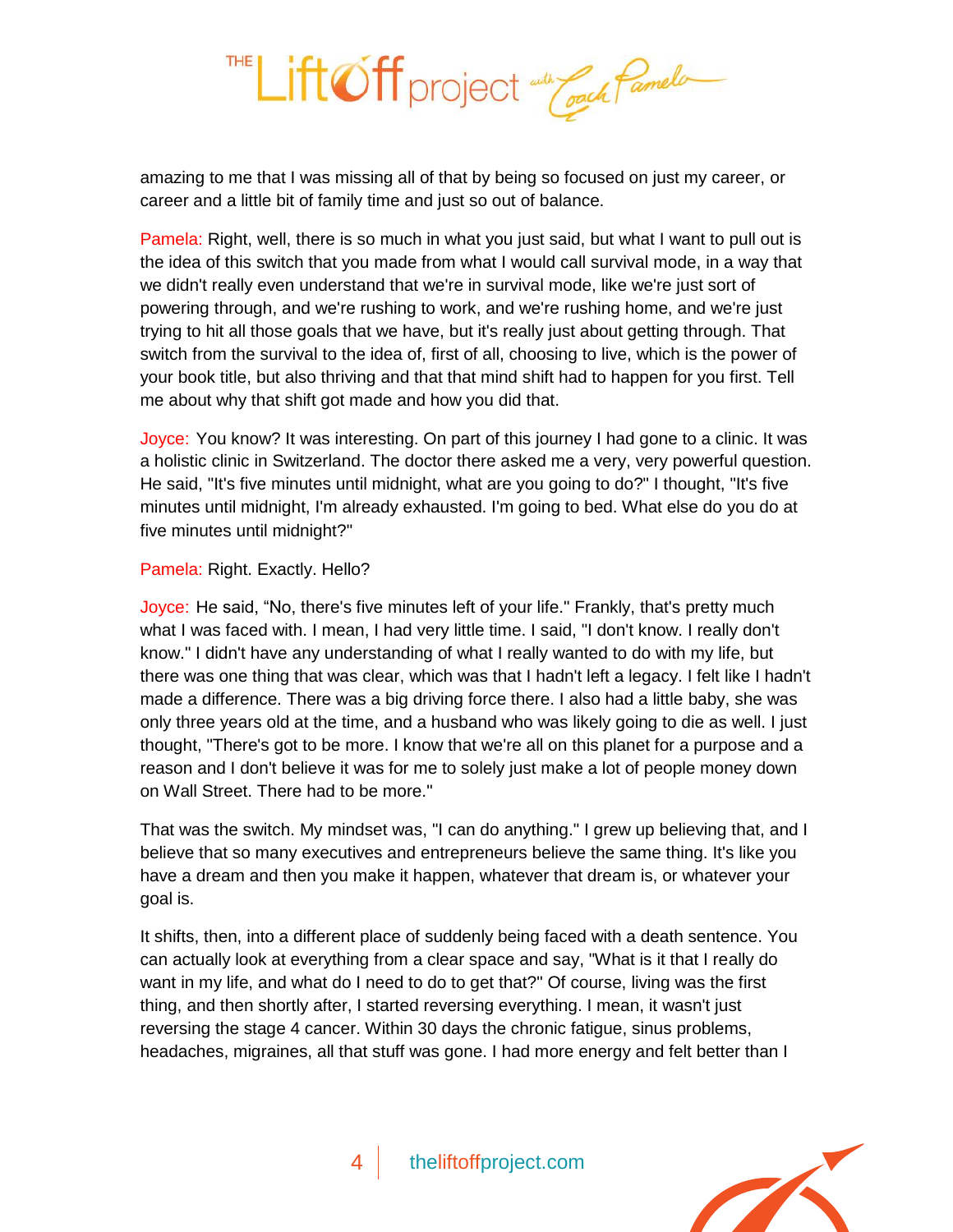

had in my entire life, and I was reversing stage 4 cancer to ultimately become cancer free, and that was in 18 months, which was unheard of.

I knew that if I could create, and work on building a \$2.5 billion business, I could do anything, and anybody can, and that's the way I feel. The mindset was, "Now it's time for me to actually put everything else into action and just start believing that I can do this, and choosing to live, and as you said, the name of my book is *Choose to Live* for that reason. It's the very first thing we all have to do, not just if we're faced with a scary diagnosis or some kind of a health issue.

## Pamela: Right.

Joyce: The choice is, every single day, to wake up in the morning and say, "I choose to live," whatever that life looks like, vibrant, healthy, loving, all of those things. It's a choice to begin that journey.

Pamela: Right. I love that. I so love that. This idea of waking up every morning and choosing to live, so we do that. As entrepreneurs, I'm a former executive who basically traveled 75% of my time, all around the world. I had a life not where I lived, but on planes and in hotel rooms, so I know all of that and then, of course, the whole entrepreneurial sprint. We wake up in the morning and I want to choose to live. I definitely do, but all of a sudden I just get hit with a bunch of stuff, so talk to us about how we use those very talents that we have as executives, as entrepreneurs, to actually implement something that would help us have a more vibrant life.

Joyce: Yeah, so I think, you know, the first thing, there's a couple of little things to do right when you wake up in the morning, and this takes no more than a minute, which is to just go immediately into gratitude. Put a smile on your face. Be in gratitude for what you do have. If there's things in your life that you really don't want to have in your life, it's a time to look at it and say, "What do I want to do about that instead of allowing that to drive me?" You either run the day or the day runs you. Right?

Pamela: Right, that's right. Yes, exactly.

Joyce: For me, what was always so important was starting the day with the things that were the highest priority, which were my health. If I waited until the end of the day, most of the time it didn't get done, so grounding for a few minutes and just being really present in your body, breathing in your body. Now, these are very, very simple things. Of course, I have an entire program about how to completely transform your health, but this is really about just a little step, that first step. Juicing then, you know, following it by either juicing or making a smoothie. Having a good source of protein, which is possibly vegetable protein powder, making smoothies in the morning.

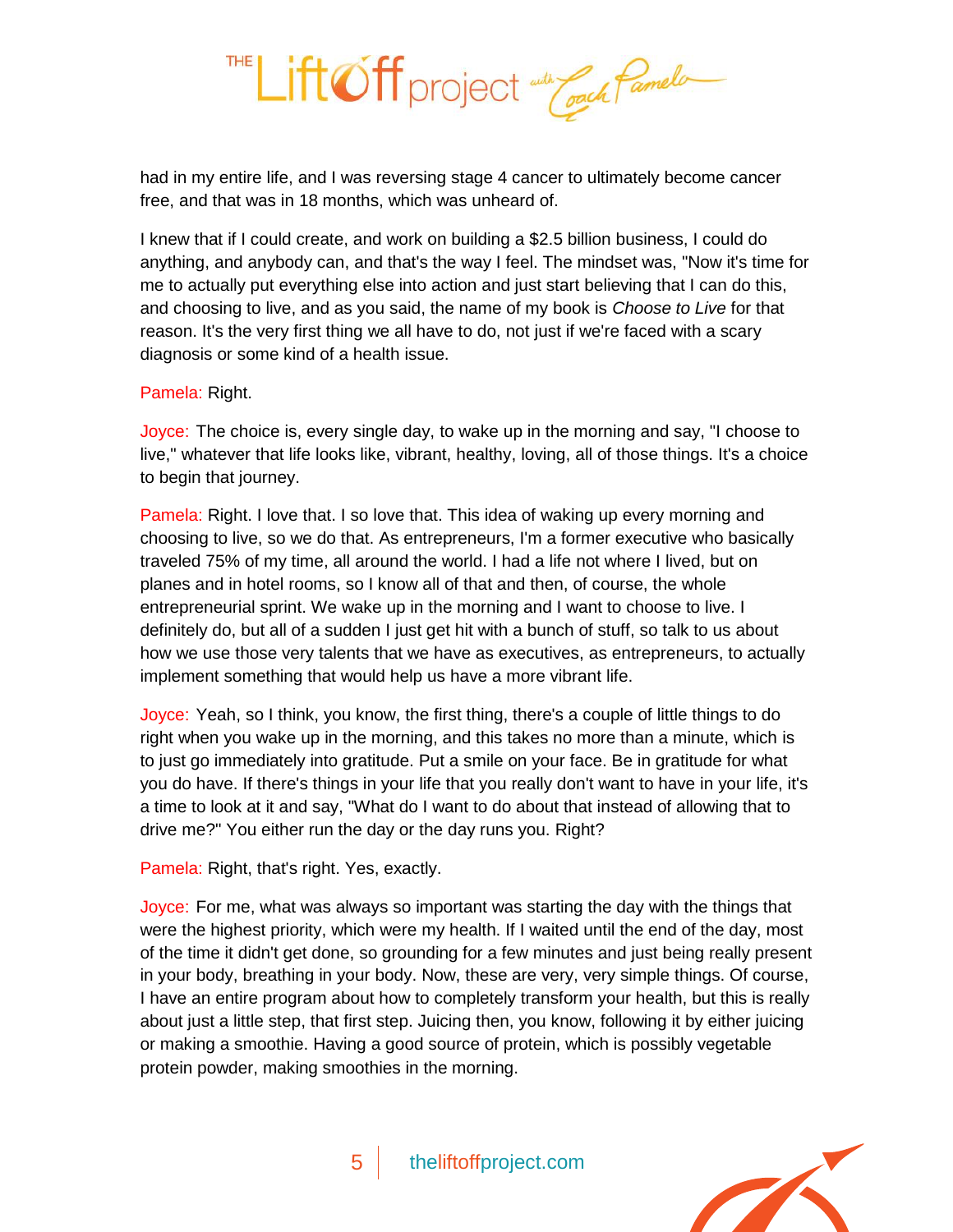Lift Off project and Coach Pamelo

These are all great ways to be able to start your day, because when you start your day that way, the rest of your day runs in a whole different way because you've taken care of yourself. You are choosing to live by saying, "Today I'm going to make this day the best day that it can possibly be," and do your best then to release the things, the things that you know are holding you back, and looking at them and saying, "What am I willing to settle for? Why am I doing this? These things that are hitting me throughout the day, how is it that they are actually running me instead of me choosing to live my life and run my day that way that I want to?"

I believe that there's an answer to everything, Pamela. There's an answer and a solution to everything, and I'm very intuitive so I really help people to get to that very, very quickly, but we have our own intuition to be able to connect with that and say, "What am I really settling with? Where am I not in integrity with my soul and what my soul is really asking for?"

Pamela: Oh, wow. You know? You talk about health. You talk about what our soul is looking for. These are two different levels within us, so what would you say are the core components of living a vibrant life?

Joyce: Yeah, that's a great question. When I began on this journey it started physical, and so I did a great job on the physical side. Then, all of a sudden, all of these other things started falling into place. What I discovered is that what we need to do in order to be able to create a vibrant, healthy life full of vitality is to be able to look at our life with a five prong approach. It's almost like five petals of a flower. What happens when a flower is not getting the nutrients and the water and the sun that it needs? It wilts just like us.

There are five petals of this flower. It's physical, environment, mindset, emotional, and spiritual. When we can get to the root causes at each of those different levels and remove the root causes of what is depleting us and not giving us our nutrients and nutrition and vitality at each of those different levels, all of a sudden this flower becomes this blossoming, fulfilled, happy, joyful you.

Pamela: Yes. I want to blossom! That's for sure. I love those core components because they're the foundation and if any one of those areas isn't healthy or not getting the nutrients it needs the whole flower starts to wilt.

Joyce: Yeah. Yeah. And the thing is that there are so many aspects to that that nobody is talking about, and that's what I love about what I do. They are not talking about this whole five prong approach and these things that I discovered on this journey, it was fascinating to me. I'm like, "Why doesn't everybody know this?"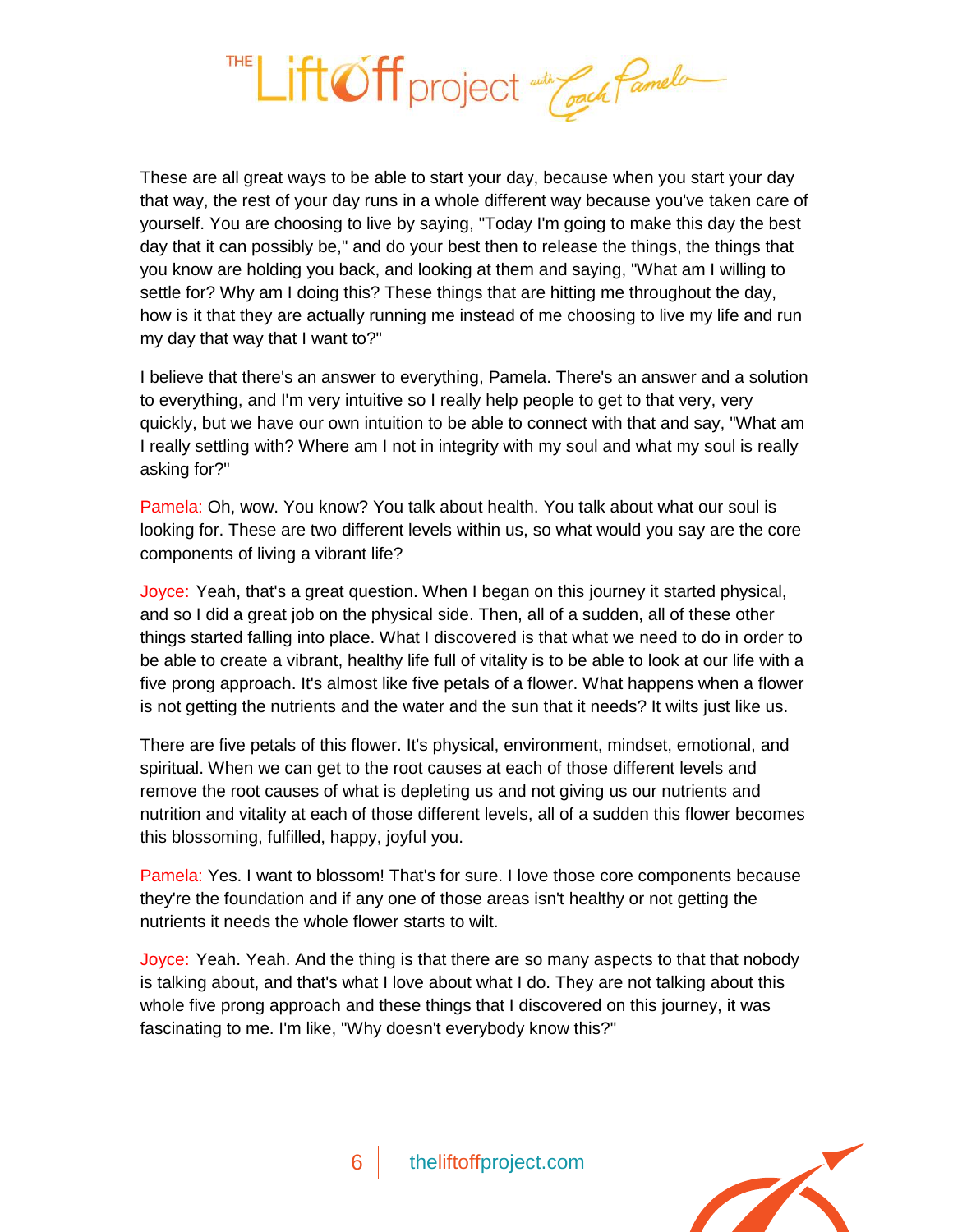

Pamela: Tell us one or two of those things that you discovered that people don't generally know.

Joyce: Yeah, okay. One of them, I would say on the physical side, right?

Pamela: Mm hm.

Joyce: We are putting all these things into our body. It's nice to hear that we're supposed to eat our vegetables. Our parents said that, but it's so much more than that. Health is so much more than that. There are things that have contributed to our flower being depleted. They could be things like heavy metals, food intolerance, food addiction for example. It could be things like sugar, which feeds cancer and depletes the immune system. All these things that create inflammation. It could be toxicity levels in our body. There's so many things. It could be thyroid. It could be adrenal. There's all these key components of things and we just need to be able to look at the body from a whole perspective.

The other is environment. Who are we surrounding ourselves with? What is it that we're doing every single day that is actually harming us? How much of our day are we spending doing what we love as opposed to doing what we're good at? Our excellence, which is what we're good at, versus our blessing. How much of our day are we doing that? If we're doing our blessing it's going to fill us up that much more. The people we surround ourselves with, we know when they're not healthy. How is it that we become the person that we most want to be around? Right?

## Pamela: Right.

Joyce: Releasing all of these self-imposed beliefs that we have that have been holding us back or having us show up in a way that is not the highest vibration of ourselves. From a spiritual perspective, an emotional perspective, getting to the root causes of why we even have these beliefs. It's getting real deep; they can go all the way back to childhood. They can be something as recent as three months ago. These are the things that ultimately start depleting the body. It's amazing when you start looking at all of them. All of a sudden the body starts shifting.

Pamela: Wow. Wow. So if I were to encapsulate what you just said, what it's really about is looking for sources that deplete us in each of these core areas, and the coming up with a plan to turn around those sources of depletion and in fact, have them be shifted into sources that give us energy and vitality.

Joyce: That is such a perfect explanation. When I'm working with clients, whether they're entrepreneurs or whether they're dealing with cancer, one thing that they will say is that

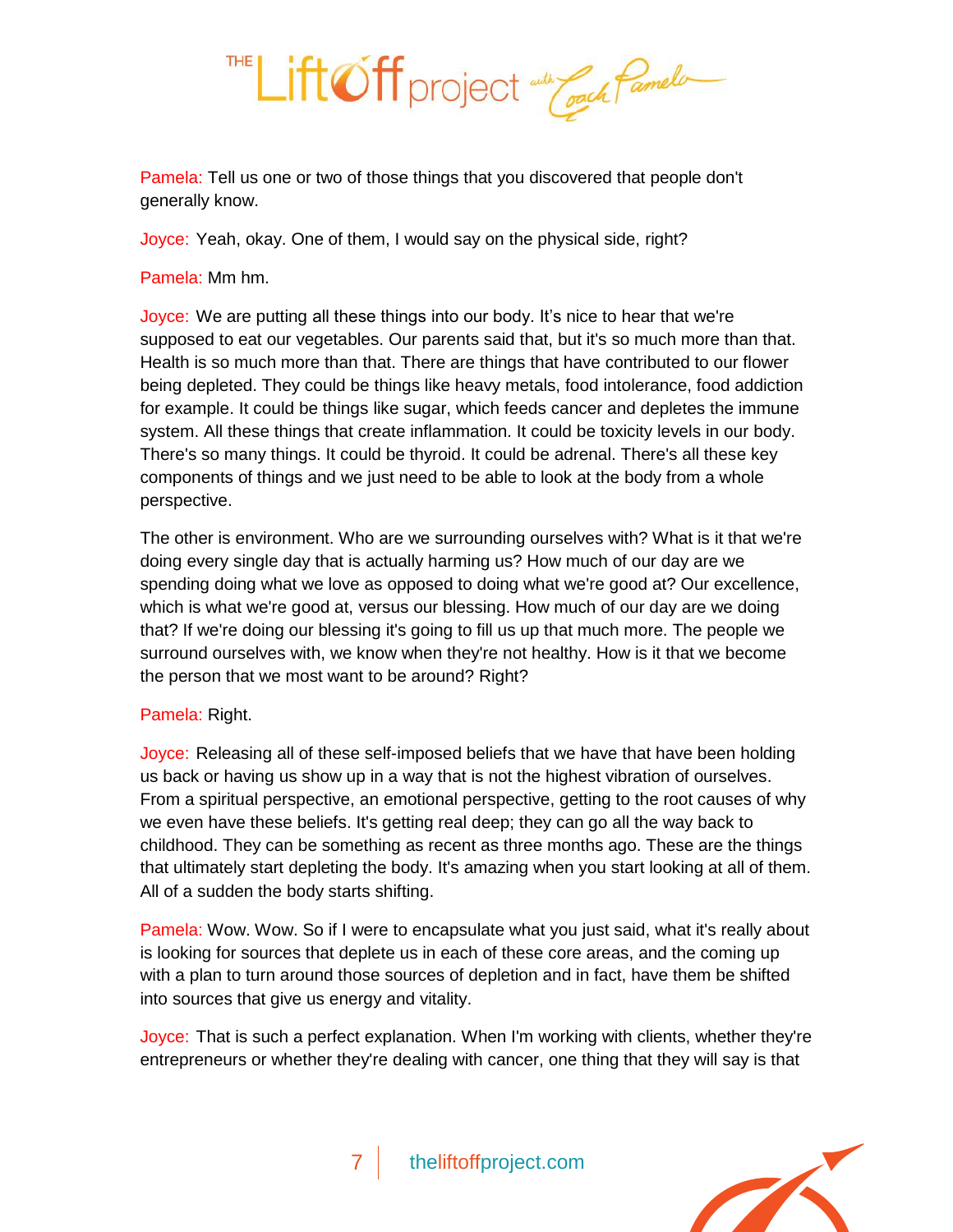

their lives drastically changed for the better because it's not about the diagnoses or the illness, it is about all these other areas suddenly blossoming in your life. When that happens you start to heal.

Pamela: Wow. Wow, wow, wow, wow, wow. Wow. This is so powerful. There's one thing that I want to go back to in what you said earlier, which was that you put the things for your health first because if you don't start your day doing those things, then in the end, they don't get done. What I thought about that was that waking up and spending your day, the first part of your day, on the things that you say are the most important to you is so critical. I want to kind of come back to that and ask you about that because it seems to me the power of your story is that our health is the foundation for all these other things we want. What do you think?

Joyce: Yeah. Exactly. A big part of this is, "What's the conversation in the tape that's playing in our head?" When we don't take care of ourselves and we keep saying, "I really need to take care of myself. I'm hurting myself. I need to exercise and I'm not exercising," or, "I want to eat better and then I don't eat better." What we're doing is we're beating ourselves up. What we're also doing is, in a way, being out of integrity with ourselves. When we're out of integrity with ourselves we are depleted. It's the tape that keeps playing in our head, so when we say X and do X, and our body knows it, it responds in such gratitude. It is absolutely amazing. When we start doing what we say we want to do for ourselves, and make ourselves a priority, the truth of the matter is no one else can do that for us. Only we can. It's so important for us to be in integrity with ourselves. When we start handling these things on the physical level, the other things start to fall into place.

Pamela: Basically, it's about building integrity and integrity not in sort of the typical way of moral integrity, but integrity meaning the wholeness of our body on every level?

Joyce: Yes, and also from the moral integrity standpoint, it just makes us feel good. It's just about being in integrity period.

Pamela: Right.

Joyce: When we're in integrity with ourselves we have tremendous growth, tremendous growth, and our body just starts to reward us, our emotions start to reward us, our relationships start to reward us, our career, everything starts to reward us.

Because our lives, believe it or not, become easier. When we take out all of these components that are holding us down, or making our life harder, or creating stress in our lives, and all of a sudden they start dissipating, our lives get easier. It is so much easier

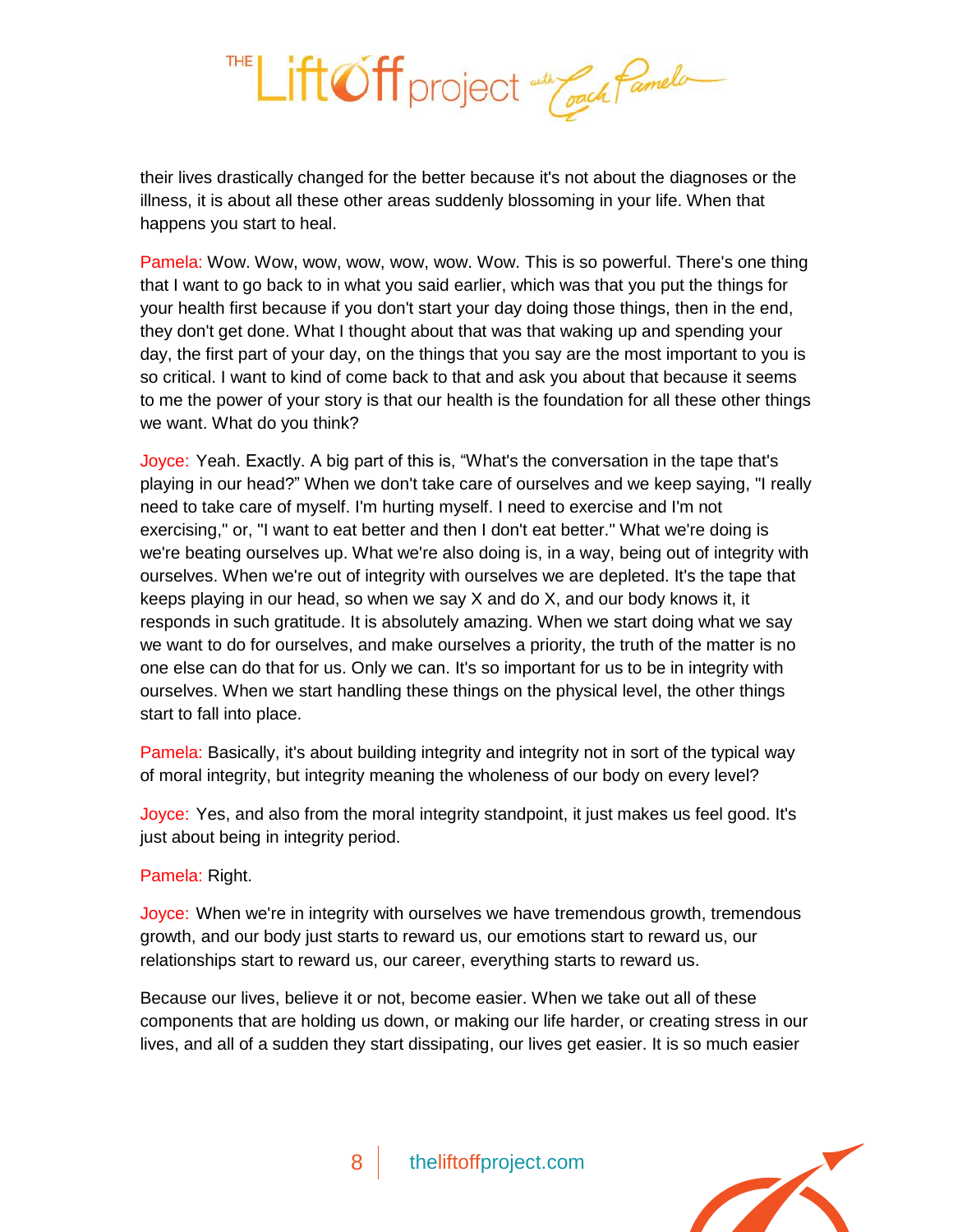

to manifest what we want. We feel better. We're happy. Our relationships are better. Everything just starts falling into place. It's amazing.

Pamela: Oh, my gosh. You are such a fountain of information and wise, spiritual advice. I love that you work on all levels with people. I feel like I could just talk to you forever. I am mindful though. We have to be respectful of the podcast listeners, right? But if you were to leave us with one core takeaway that our listeners could use to make an immediate shift in their lives where they would feel that unlock of power that you're talking about, what would be your one tip?

Joyce: To pay attention to the tape that's playing in your head and changing whatever thoughts might not be empowering to ones that are empowering. Wherever you're not in integrity, make sure you're in integrity with yourself. Just start. If you're not already doing some things, know that there is an answer to everything. If you have not been able to get an answer so far, then just keep going. That's one of the gifts that I have gotten through this whole process: my own ability to uncover this with other people. Never accept that things have to be that way that they are. There's always an answer.

Pamela: Ah. That is truly the power of your story, as we sit here 15 years later, because you did not accept the answer that you were told back when you got your diagnosis.

Joyce: Yes. That's right.

When I was told, "I'm sorry, there is nothing we can do to save you," I just said, "Oh, no, no. That's your opinion. What happens from here is between me and my higher power."

Pamela: Right. That's right. Exactly. Yeah, just because you don't have the answer doesn't mean the answer doesn't exist.

Joyce: Right, and I believe that there is an answer to everything.

Pamela: Wonderful. Thank you so much, Joyce, for appearing on the show today

Joyce: Oh, thank you, Pamela, this has been so much fun. I just love it.

Pamela: Yes, it has been awesome. We'll have to have you back in the future for sure.

Joyce: Thank you. Thank you.

Pamela: I love talking to Joyce, because I swear, every time she says something to me, gems fall out of her mouth that totally rearrange my mindsets. I was thrilled to have that conversation with her and I hope you guys enjoyed it. If you want to know more about Joyce's work, you can actually reach out to her for a free vitality breakthrough session,